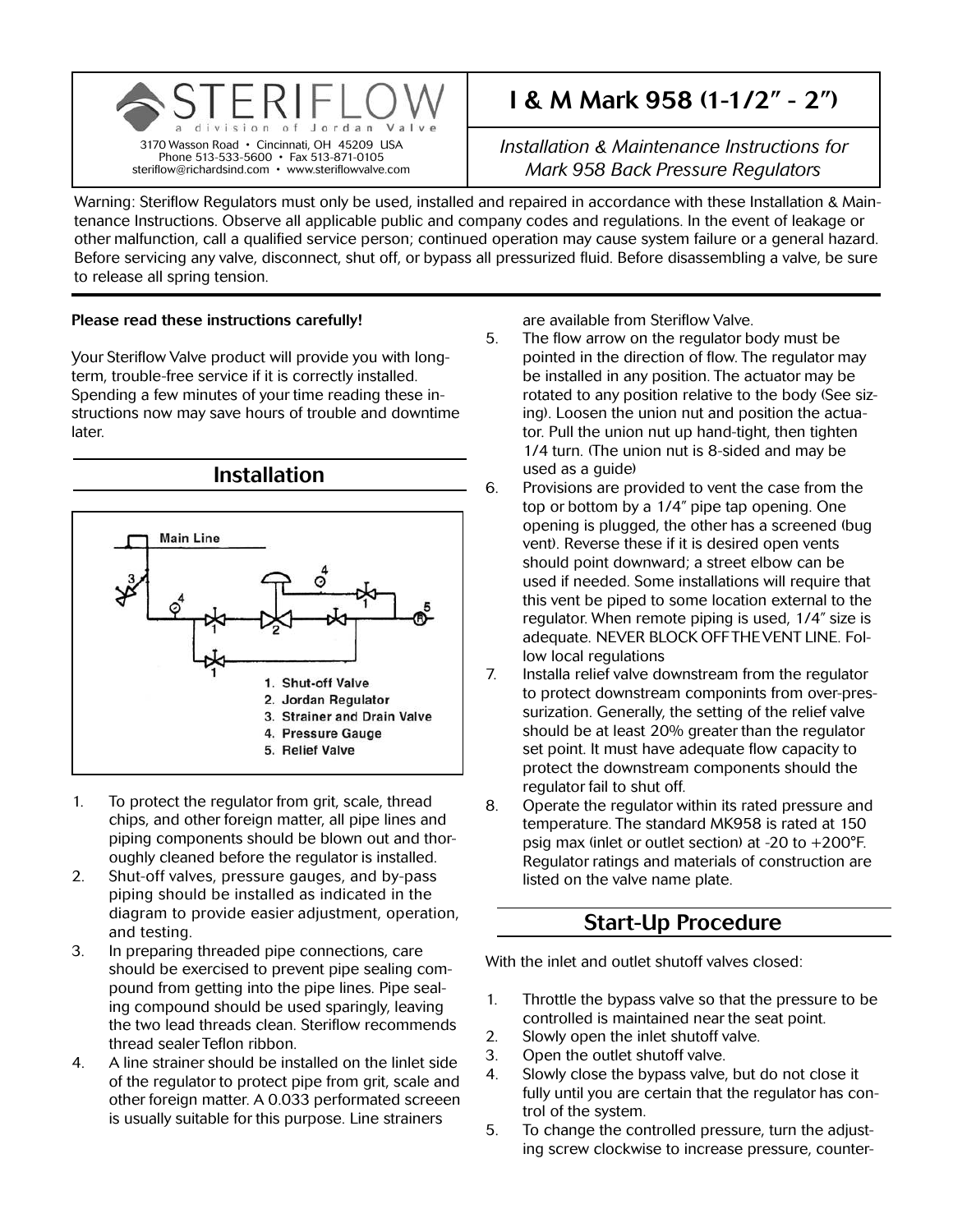clockwise to decrease pressure.

#### Maintenance

Caution: Make certain that there is no pressure in the valve before loosening any fittings or joints. The following steps are recommended:

- 1. Close inlet shutoff valve.
- 2. Allow pressure to bleed of through downstream piping. Do not cause a reverse flow through valve by bleeding pressure from upstream side of valve.
- 3. When downstream pressure gauge indicates no pressure in the line, close the outlet shutoff valve.

# Replacing the Main Diaphragm

- 1. Remove the closing cap (1).
- 2. Thread the adjusting screw (2) out of the spring tube.
- 3. If the set range is in psi, remove the spring guide.
- 4. Remove range spring (3).
- 5. Remove the actuator flange bolts (8) and nuts (9).
- 6. Remove the upper case (5).
- 7. Lift the diaphragm assembly as far up as possible and place a wrench on the valve stem (23).
- 8. Remove the spring guide (4), diaphragm plate (6), main diaphragm (7). Discard the main diaphragm.
- 9. Using new replacement parts, reverse the above procedure to reassemble. Lubricate o-rings prior to installation with a suitable lubricant such as Dow Corning #4 grease.

# Plug and Seat Replacement

- 1. Perform all steps in the section on replacing main diaphragm.
- 2. Remove the seal washer (30) and the thread seal washer (31).
- 3. Remove the ring nut (11), the lower case (10), and the bonnet seal o-ring (12) and the stem bushing (13). It is recommended that the stem bushing and bonnet seal o-ring be replaced when performing this maintenance.
- 4. Remove the bolts (26) and lockwashers (27) that secure the bonnet (14) to the body (16).
- 5. Remove the bonnet (14), and the body/bonnet oring (24). It is recommended that the body/bonnet seal o-ring be replaced when performing this maintenance.
- 6. Grasp the valve stem (23) and remove the stem/ plug assembly.
- 7. Use seat removal tool (Jordan Part Number 15520- 107) to remove the seat (22).
- 8. Remove the seat o-ring (21). Jordan recommends that this o-ring be discarded and replaced with a new one when this maintenance is performed.
- 9. Lubricate the new seat o-ring (21) prior to installation with a suitable lubricant such as Dow Corning #4 grease. Install the o-ring (21) over the threads and on the seat (22).
- 10. Carefully thread it into the body (16).
- 11. Use the seat removal tool to tighten the seat. Do not over tighten! Compressing the seat o-ring into the body bore is all that is required to produce a seal.
- 12. Place the new stem/plug assembly into the seat  $(22)$
- 13. Lubricate the new body/bonnet o-ring (24) and place it into the body (16).
- 14. Place the bonnet (14) over the stem and onto the body (16). Bolt the bonnet in place using the four cap screws (26) and lockwashers (27).
- 15. Install the new stem bushing (13). Lubricate and install the bonnet seal o-ring (12) into the bonnet  $(14)$ .
- 16. Place the lower case (10) over the bonnet (14). Install ring nut (11) on bonnet threads and tighten securely.
- 17. Place the seal washer (30) and the thread seal washer (31) on top of the valve stem (23).
- 18. Proceed to step 9 in the section on replacing main diaphragm.

### Troubleshooting

#### If you experience erratic control:

- Oversizing causes cycling and hunting, and reduces the rangeability of the valve. Make certain that your sizing is correct.
- **Excessive foreign matter may be on seats; clean** seats.
- Valve stem may not be moving freely; inspect and clean.
- **Moving parts may be binding; inspect and realign** or replace if necessary.

#### If valve will not operate:

- Diaphragm may be ruptured and require replacement.
- **Adjusting spring may be broken and require re**placement.
- Spring may be set improperly and require resetting.

# Ordering Spare Parts

Jordan Valves are ruggedly built, carefully assembled to accurate dimensions, and individually tested for performance. A complete stock of finished parts is maintained for immediate delivery. In order to supply you with the precise parts designed for your specific valve, please supply the following: valve serial number (found on nameplate), body material, valve model number, end connections (if flanged, supply flange rating), body size, spring range or set point.